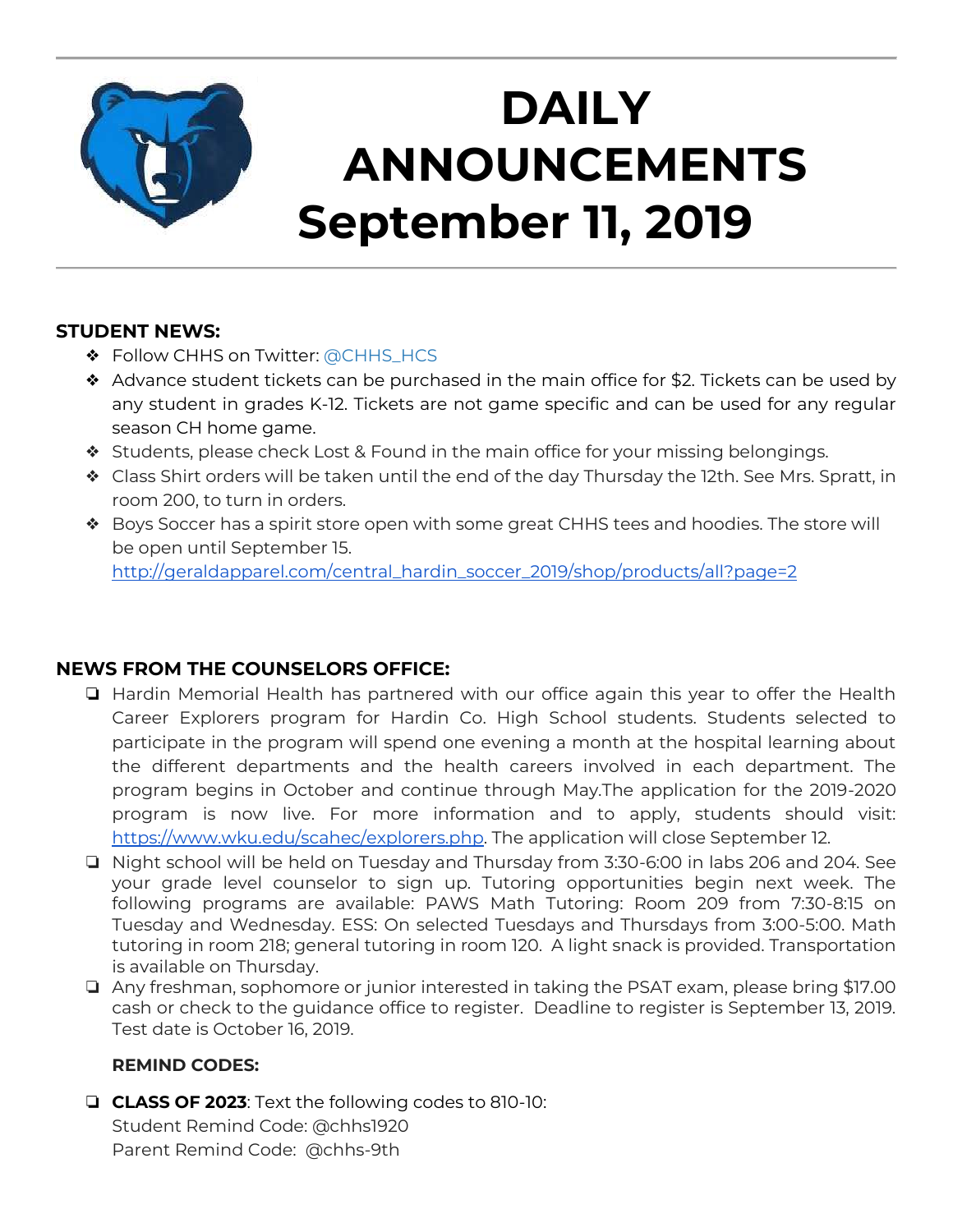

## **DAILY ANNOUNCEMENTS September 11, 2019**

- ❏ **CLASS of 2022:** Parents & students--sign up for Sophomore updates using the codes below! Text the following code to 810-10: Sophomores, last names A-C: @10chhsA-C Sophomores, last names D-H: @10chhsD-H Sophomores, last names I-M: @10chhsI-M Sophomores, last names N-R: @10chhsN-R Sophomores, last names S-Z: @10chhsS-Z
- ❏ **CLASS OF 2021:** Junior Remind Enrollment Information-- Last name A - C - Text the message @atocjunior to the number 81010 Last name D - H - Text the message @dtohjunior to the number 81010 Last Name I - M - Text the message @itomjunior to the number 81010 Last Name N - R - Text the message @ntorjunior to the number 81010 Last Name S - Z - Text the message @stozjunior to the number 81010
- ❏ **CLASS OF 2020:** Students can only join ONE student account for these. Parents can join only ONE parent account. **Student Accounts:** Senior Class Information--Text @chhssrinfo to 81010; Senior College Information--Text @srcollege to 81010 (includes Senior Class Information); Early College Seniors-- Text @cdk632 to 81010 (Includes Sr Class and Sr College) **Parent Accounts:** Senior Class Parent Information--Text @3g94ke to 81010; Senior Parent College Information--Text @kfgd72 to 81010 (includes Senior Class Information); Early College Seniors--Text @cdk632 to 81010 (Includes Sr Class and Sr College)

### **UPCOMING EVENTS:**

- September 18: JUNIORS-- Balfour will be here during PH and from 3:30-6:30 to take ring orders!
- September 20: RaiseRed Dance Marathon
- September 27: Football Homecoming
- October 3: Underclass picture retakes
- October 7-11: No School/Fall Break
- October 14: No school for students. PLD for faculty & staff

### **CLUB NEWS:**

➔ Young Democrats: Next meeting is THURSDAY, 9/12/19, 1st half of power hour in Room 306 (change from original date). You must pay \$10 dues by the next meeting to vote in officer elections.